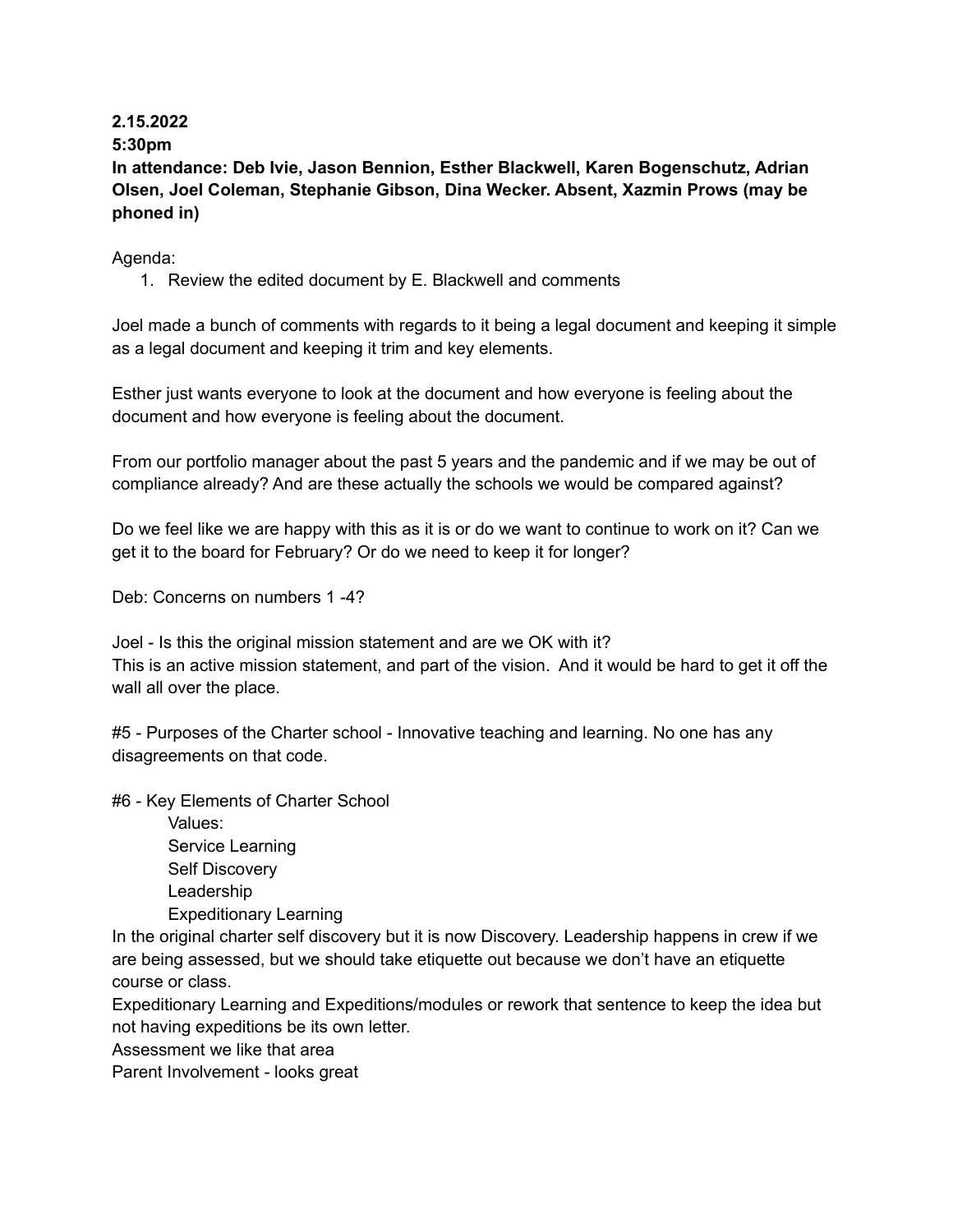Entheos will stay large enough to maintain large enough to keep programs running. Deb - Strength of the Service Learning piece - We are not an Expeditionary Learning School, we are a service learning school that uses the Expeditionary learning as a model. There is a way to emphasize it better that we are service learning school.

Maybe put all 3 of the A, B, C back into the Service Learning area? Even at our worst, we can be hitting these expectations.

Opinions on 9th graders and keeping it open? We don't have to have them but we can?

Discovery - Steph is worried about taking everything out? Maybe add a little bit about keeping experts and challenging courses?

Joel wants to create a vision document that is regardless to lead no matter what this document says.

#9 Eveyone was fine with it.

#10 - Joel has made some changes as proposed in bylaws. Stephanie likes the idea of 9 in case someone is on a leave of absence or something? In a transition time we might want a transition Maybe not keep it at 9 but the option.

Secretary does not count as a board member.

Board bylaws will need to be consistent.

Terms were accepted by the state for his other school, so we feel fairly comfortable.

Deb - what is the timeline of looking at the bylaws? We would like to get this all straightened out? How can we juggle Exhibit A and the bylaws quickly? Deb would like to get this on February's agenda.

Joel agrees. We will get this on February's agenda.

Vote on the bylaws and approve the Exhibit A both on the agenda for February.

Esther - Goal the schools may change? Can they care about more than closeness? Types of schools and types of students? Legitimate data and adapt our list? Demographically similar. Joel's idea to try it. Lets see!

Is there anything that we don't like? We can clean it up and approve it minus the approval of bylaws for he board meeting.

Adriane - we want to hear her voice. She really likes it and is happy with it and likes it.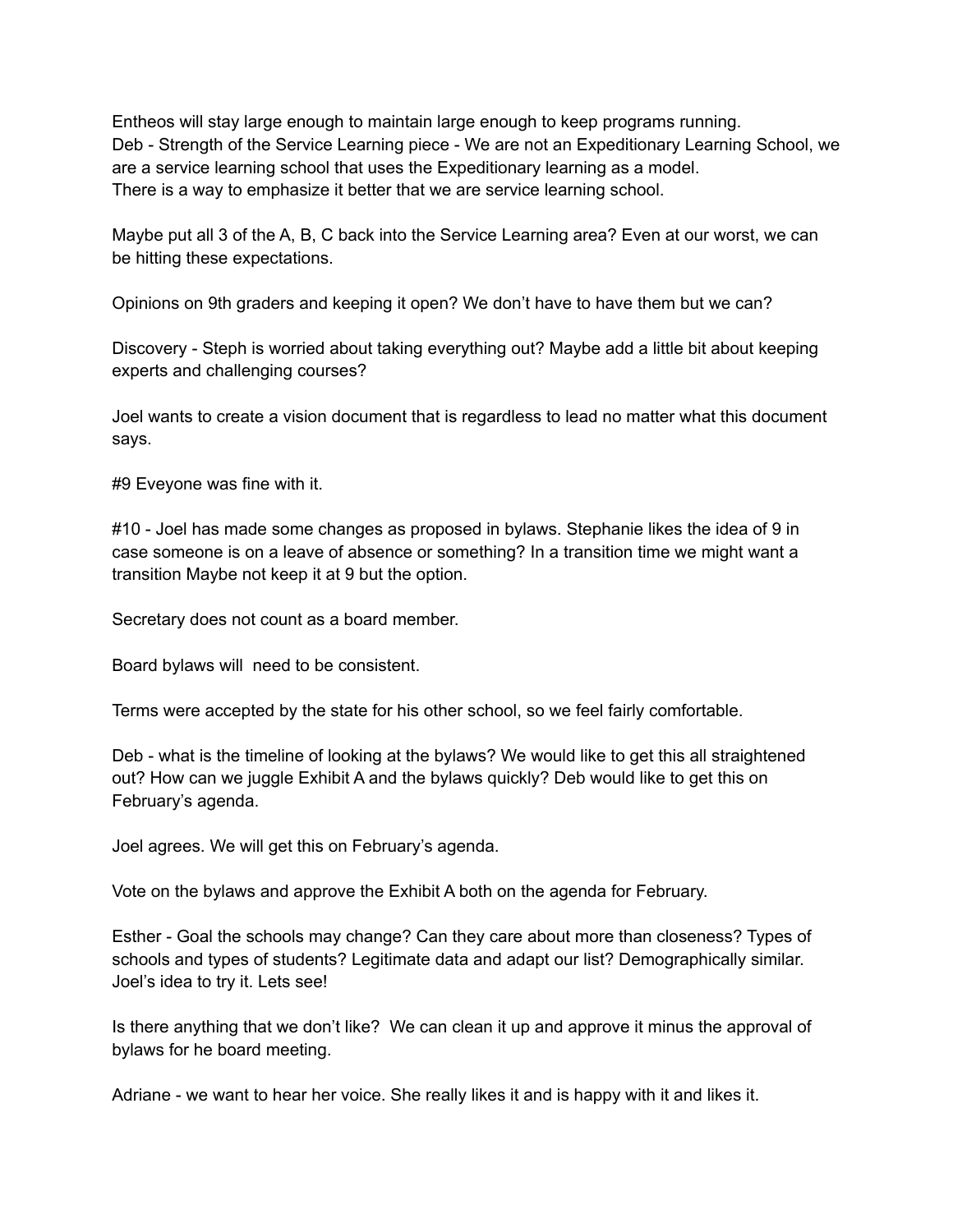Jason, he really loves it. It looks great.

Deb - Joel with make a clean copy to review and we can read and be happy pappy.

Next steps - Esther will send to Marie to foresee difficulties?

Xazmin and everyone can look it over too. THEN we can just get it on the agenda UNLESS Esther hears back from Marie.

It is awesome and we are happy!

Audit committee - Karen is added! WhooHOO!

Meeting adjourned at 6:26pm

# **2.9.2022 5pm Kearn Campus In attendance: Joel, Karen, Xazmin, Deb I. Maria Stephanson, Jason B., Esther B., Stephanie Gibson, Dina**

Agenda:

1. Review what Exhibit A is, and why it's needed.

2. Have Marie Steffenson share her proposal for a possible Entheos Exhibit A.

3. The committee discusses the proposal and asks questions.

4. Either excuse Marie, or proceed with discussing the proposal in front of her and whether we want to use it, write a completely new one, modify etc.

4. Assign tasks and set next meeting time.

Deb called to order and introduced Marie and turned the time over to her for item #1

1 - Exhibit A is essentially a condensed version of the charter agreement with the state. Maintaining mision and vision but updating all the important information.

2 part - legal, non-negotiable part - public funds, 3 pages. Then the "who we are" what makes us unique and different part.

What are our key elements? High priority aspects.

Enrollment preferences - school goal - keep it simple. Held to stuff in contract. Academic performance should be concise.

We CAN update charter line by line, but do we want to if we have this option instead? Esther - we have a timeframe issue as we have our 5 year update due and right now we have 2 docs to review and the goals and standards aren't really even relevant so it makes it hard.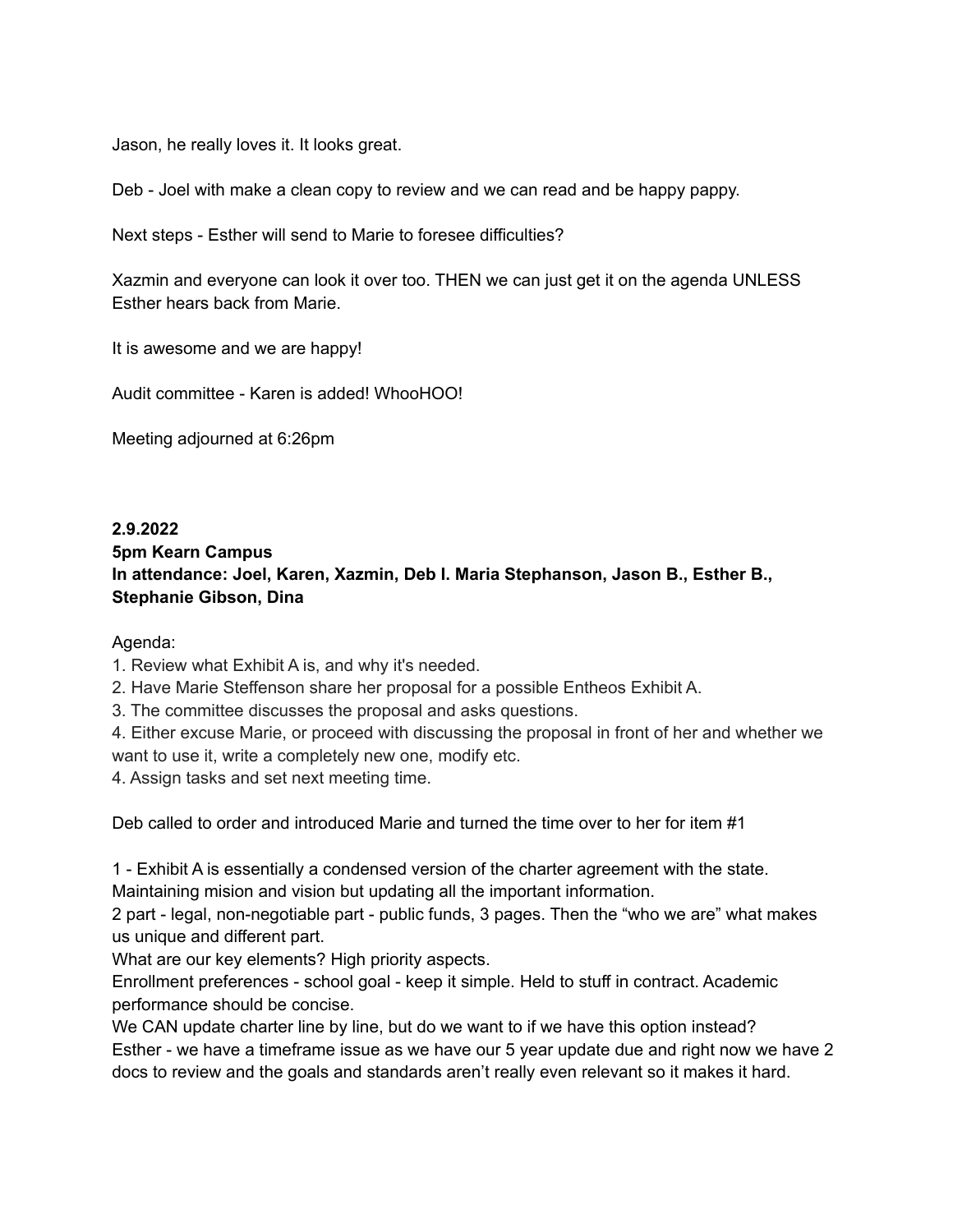Joel - What happens to the previou charter after Exhibit A i adopted? It just becomes a historical document. Exhibit A replaces it as the legal, accountability doc with the state. We may reference longer docs in the Exhibit.

2 - Longer legal portion is available on state website if we want to review the non negotiable state portion.

Choose 1 charter priority we do not need to do all of them. Find one that is best aligned with mission and vision.

Changing term limit of board members can happen as long as it matches the board bylaws.

Put preference of enrollment in order that they would be accepted in the document: Founding board's children, siblings, employee & board member's kids, founding member's grandkid.

Possible goal, keep it simple as it is a 5 year overview and is a contract with the state to be judged by and not a chance to try and meet lofty goals. In policy and procedures and in house goals is where we would want to do that.

Enrollment issue 1060 could be flexible between both campuses because it is going to be 1 charter and not 2 after exhibit A is complete.

We could take out 9th grade or leave it in there in case we ever wanted the flexibility of having 9th again?

To even add 30 kids we would have to do an extension, we couldn't just write it in here.

Thank Marie for all her work and excuse her.

Esther's Exhibit A in blue.

Key elements - keep it as simple as possible and take out extra parts in EL and Service Learning areas.

Terms of office are being discussed by a board committee and will be informed to this committee for this section.

Our timeline is to fix this by February board meeting if possible?

Esther will make changes to her document. Please review and make comments and concerns.

Stephanie would like everyone to review the original charter to ensure that nothing is getting left off or missed that is crucial.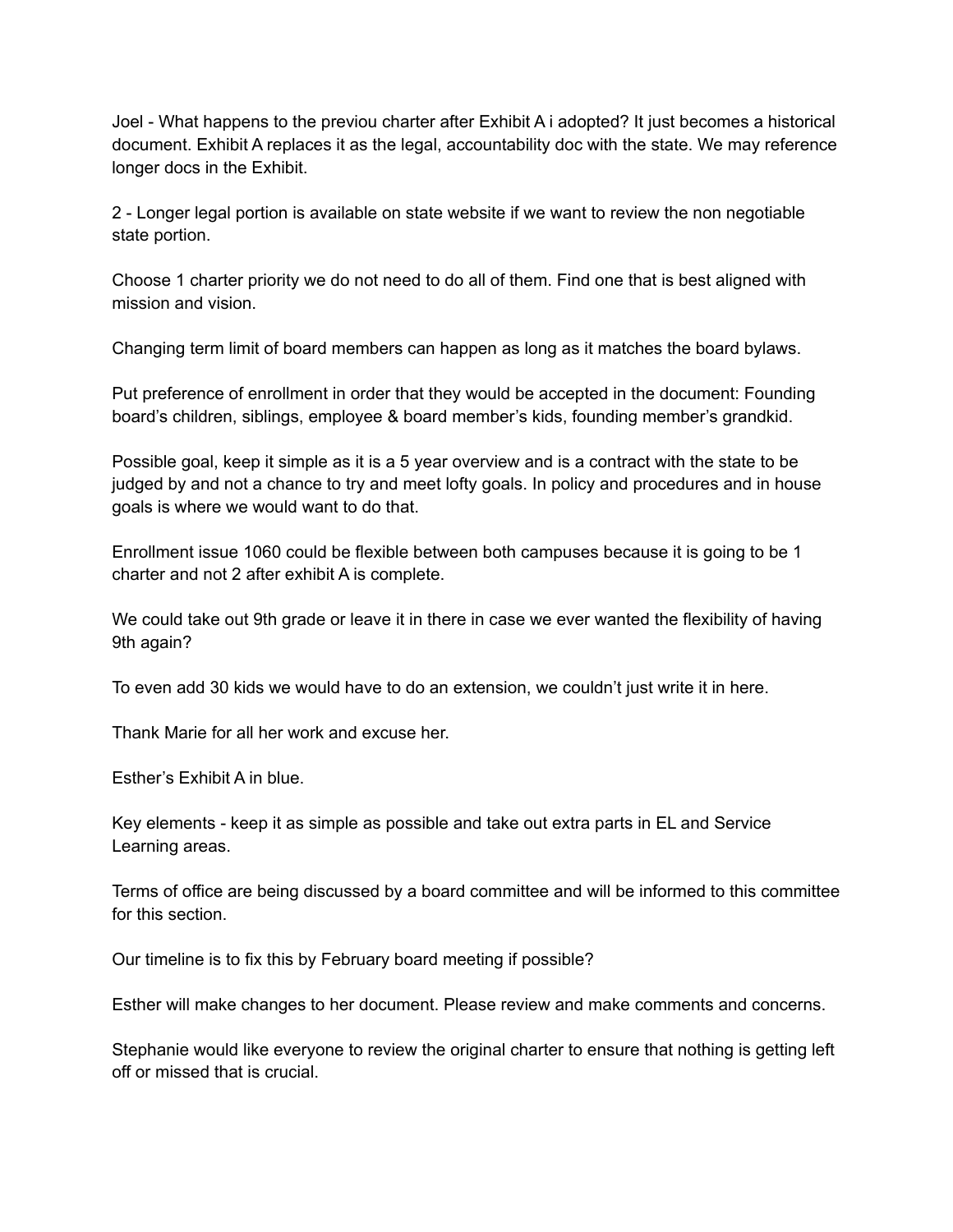Get it back to Maria to review before we get it to the board for approval.

Next meeting Tuesday Feb 15th at 530 at Magna and virtual.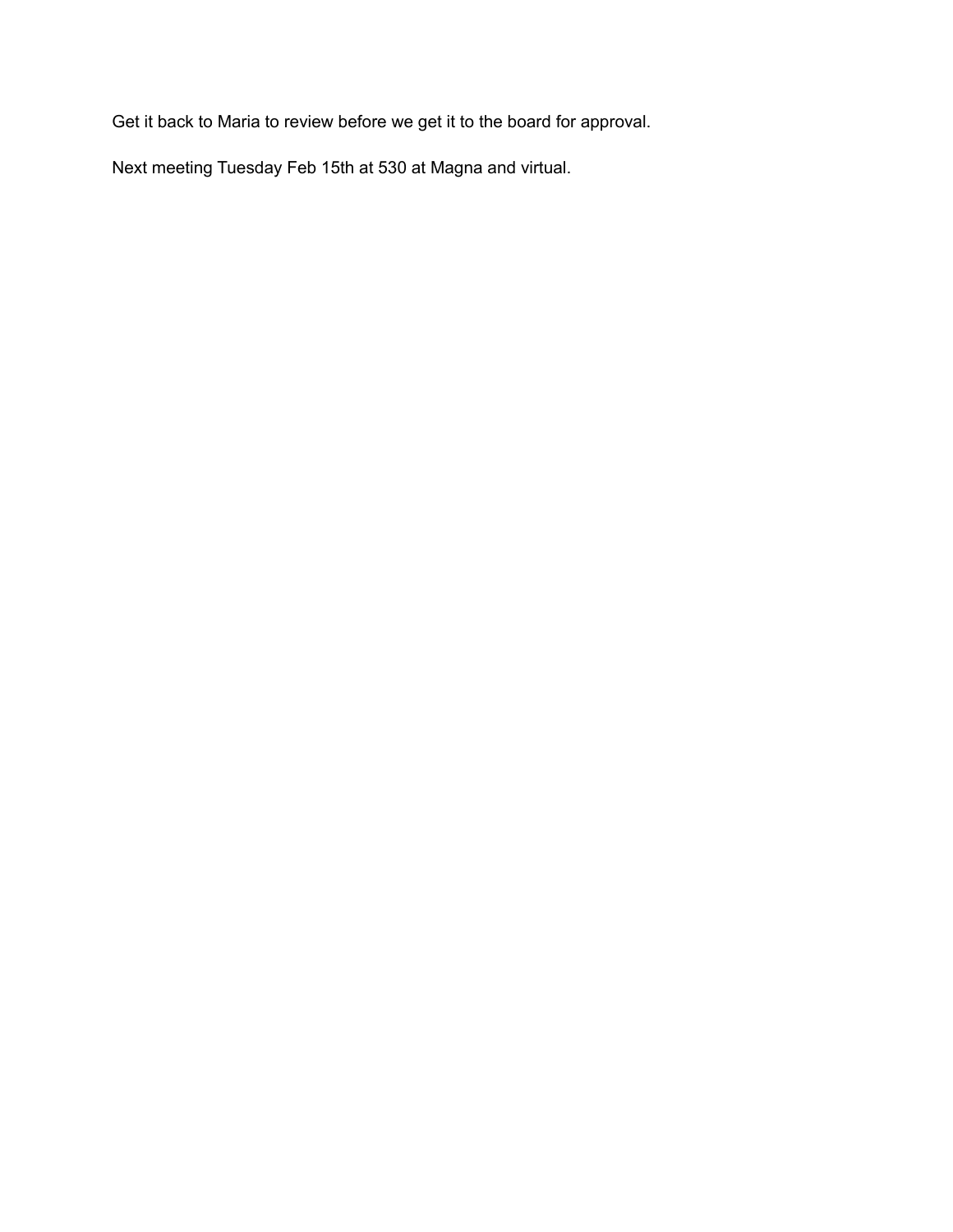#### Exhibit A

- 1. Name of the charter school: **Entheos Academy**
- 2. Charter school applicant: **Entheos Academy**
- 3. Location: The charter school shall be established in **Kearns and Magna** located within the **Granite School District** which is material to its authorization.
- 4. Mission statement: **The mission of Entheos is to** *inspire* **the rising generation to reach the heights of their potential,** *ignite* **their curiosity to venture into challenging new learning experiences, and** *empower* **them to be** leaders through service, who are committed to family and community. THEN, they can *achieve* their goals and **dreams!**
- 5. Purpose(s) of the charter school:
	- A. Entheos Academy is a service learning school that utilizes different and innovative teaching methods such as experiential and collaborative learning, to provide an atmosphere conducive to student success. These methods create curiosity and enthusiasm. Students will develop courage to accomplish more than they first thought possible by embarking into adventurous tasks that require self discipline, critical thinking, perseverance, imagination, and quality work. Students will gain knowledge and problem solving skills as they participate in real world learning situations and create products for authentic audiences.
- 6. Key elements of the charter school:
	- A. **Values.** We promote the development of 10 values; enthusiasm, excellence, service, leadership, respect, integrity, patriotism, individuality, family, and adventure.
	- B. **Service Learning**. Entheos Academy is a Service Learning school where students become leaders by making a difference in their school and throughout their community through three key initiatives: Integrated Classroom Service, Organized Community Service, and a capstone "Year of Service" program.
	- C. **Discovery.** Students work to improve existing talents and be encouraged to develop new ones through exploration and discovery. Parents and other community members serve our students through sharing their time and talents to make these courses available.
	- D. **Leadership.** We continually focus on the development of leadership skills in our students through teaching values, service, providing leadership opportunities for students at school, and studying great leaders through history.
	- E. **Expeditionary Learning.** Entheos educators will be trained in experiential and innovative teaching methods, referred to as Expeditionary Learning. Learning Expeditions and modules are designed to take experiential learning to its highest level. They are long-term, in-depth investigations of a theme that engages students through compelling topics, authentic projects, fieldwork, and service.
	- F. **Assessment.** Entheos Academy follows the philosophy that assessment is *for* learning, not just *of* learning. Measures of learning include: 1) student portfolios, 2) student-led conferences and 3) student involvement in assessment of self and peers, and, 4) Presentations of Learning.
	- G. **Parent Involvement.** Parents are strongly encouraged to volunteer their time, talents, and expertise, especially to support the Discovery Program and Service Learning. Entheos has a Parent Crew Organization (PCO), that helps the school accomplish its mission. Entheos Academy will maintain a large enough student population to offer all programmatic elements listed in the approved charter application.
	- H. Entheos Academy will not offer distance or online education, as defined by the Utah State School Board.
- 7. School year opened: 2006
- 8. Grade levels and maximum enrollment:

| Grades | <b>Total Enrollment</b> |
|--------|-------------------------|
|        | )60                     |

- 9. Enrollment preferences provided, in the following order:
	- i. Children of school founders
	- ii. Siblings of students currently enrolled